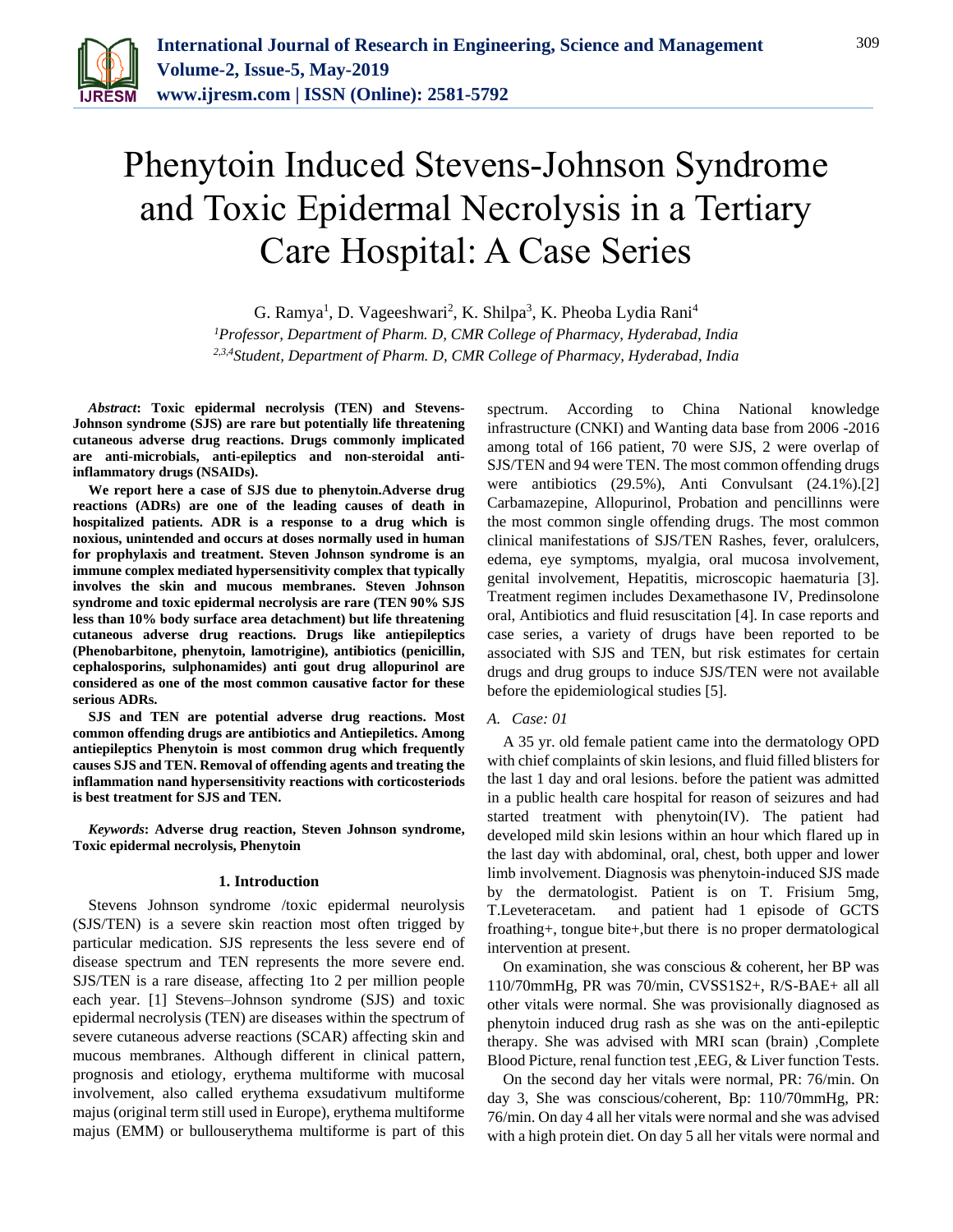

PR: 88/min. Based on her complaints of rash (fluid filled in nature), she was confirmed with phenytoin induced fluid filled blisters.

Here, the ADR in this patient can be confirmed by:

- 1. disappearance of the reaction progressing after stopping the administration of the suspected drug (phenytoin).
- 2. Recovery of the patient on withdrawal on the drug with other drugs give for the reaction developed.



### *B. Case: 02*

A 44 years old male patient was admitted in dermatology inpatient department with chief complaints of fever since 5 days associated with chills and rigours, difficulty in swallowing, developed rashes all over the body since 1week.And known case of hypersensitive with old cerebral vascular attack with right hemiparesis, Patient was diagnosed with Toxic epidermal neuralgia phenytoin induced. Patient is on T. leveteracetram, Injury. monocef 1gm, Lactocalamime lotion. As patient developed rashes due to phenytoin levipril was added for treating seizures, other medications Moisol cream, Mucipain ointment, T. Chloroxidine was prescribed for skin interventions.

On examination, patient was conscious and coherent, B.P was 90/60 mmHg, P.R was 80mins CVS-S1S2+, P/A- Soft and all other vitals were normal. She was provisionally diagnosed as drug allergy and advised for Complete blood picture, liver function tests Renal function tests and ECG. On the next day patient was conscious and coherent -92 mins, B.P- 110/80 mmHg. On day 3 vitals were normal and soft diet was maintained, On day day 4 P.R -102,B.P-110/70mmHg,on day 5 P.R-108,B.P-110/70mmHg,On day 6 Patient was conscious and coherent, P.R-106mins,B.P- 110/70mmHg.Based on chief complaints of rashes all over patient was confirmed with phenytoin induced toxic epidermal neuralgia.

Here, the ADR in the patient can be confirmed by:

- 1. Disappearance of the reaction progressing after stopping the administration of the suspected drug (phenytoin).
- 2. Recovery of the patient on withdrawal on the drug with other drugs given for the reaction developed.

## *C. Case: 03*

A 2 years old male child was admitted in paediatric ward with Chief compliant of seizures of generalised tonic clonic type associated with uprolling of eyes and complaint of ear discharge since 10 months and rash all over the body has developed rash has persisted for many days. And patient had history of head trauma one year ago and patient was diagnosed with Meningitis and phenytoin induced hypersensitivity reaction. Patient was on Injection phenytoin 200mg in 20cc NS, injection ceftrioxone 500mg IV BD, injection amikacin 50mg IV BD, injection midazolam 1mg in 2cc NS, injection ranitidine 0.5c IV BD and injection dexamethasone 1.5mg. As patient was developed phenytoin induced rash sodium valproate was given as alternative treatment and calamine lotion was given for skin manifestation.

On examination child was drowsy, pulse rate- 153/min, RR-24/min, CVS-S1, S2+ve, and RS- Bilateral air entry positive and blood pressure- 90/60mmHg and CNS tone- Normal. Child was provisionaly diagnosed as menigitis and status epilepticus and rash due to drug allergy and advised for electro encephalogram, color doppler study of transcranial nerve, complete blood picture and serum electrolytes level and on second day child was conscious and coherent PR-102/min, Bp-100/70mmHg, RR- 22/min and others vitals were stable. On 3 day child was conscious and BP- 100/70mmHg and RR- 24/min and other vitals were stable and on 4th day child was conscious and BP- 100/70mmHg and RR- 22/min, PR-98/min and other vitals were stable and child was kept on soft diet and on 5th day child was conscious all vitals were stable and pulse rate was 98/min. Based on compliant of rash all over the body child was confirmed with phenytion induced skin rash.

Here the ADR in the patient was confirmed by:

- 1. Disappearance of reaction progression after stopping the administration of suspected drug (phenytoin).
- 2. Recovery of patient on withdrawal on the drug with other drugs given for the reaction developed.

## **2. Discussion**



Steven Johnson syndrome and Toxic epidermal necrolysis are adverse hypersensitivity that affect the skin and mucous membrane [6]. They are described by characterized by erythamatous macules and hemorrhagic erosions of the mucus membranes described by Adeegbenroo on trying John Dakota et al in 2018 [7]. Serious allergic cutaneous reactions especially SJS/TEN are major complications of antiepiletic drug therapy. Phenobarbital, Phenytoin, lamotrigine is most widely used anticonvulsants for seizure prophylaxis [8].

According to National Medical insurance review system in a total of 1,167(938 SJS and 229 TEN) we're newly diagnosed from 2010-2013.[9]The age and sex standardized annual incidences estimated in this study were 3.96 to 5.03 in SJS and